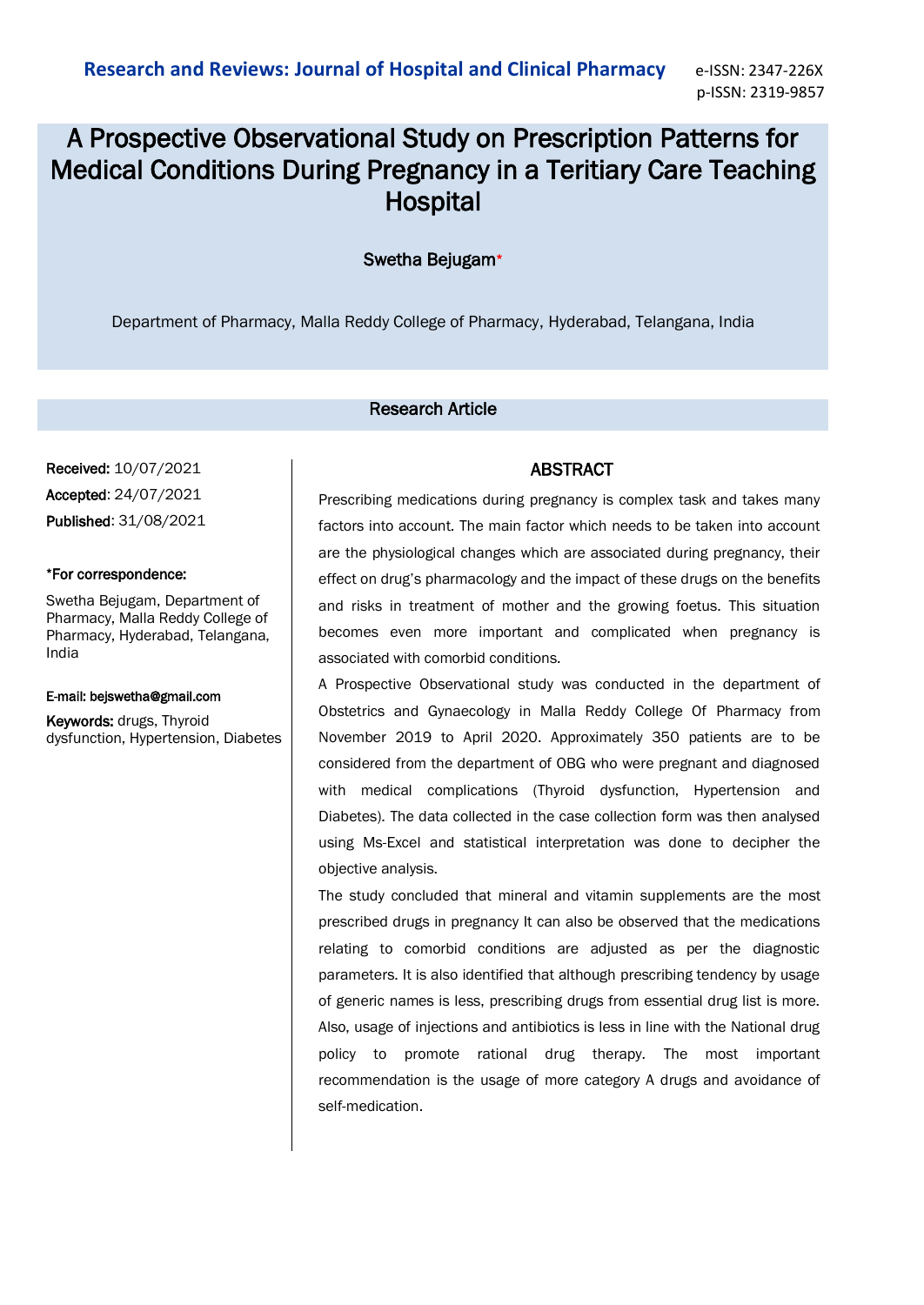# INTRODUCTION

Drugs play an important role in improving human health and promoting well-being. However to produce the desired effect, they have to be safe, efficacious and have to be used rationally. In general, drugs unless absolutely necessary should not be used during pregnancy because drugs taken by a pregnant woman can reach the foetus and harm it by crossing the placenta, the same route taken by oxygen and nutrients, which are needed for the growth and development of foetus [1]. While avoiding medications when pregnant may be desirable, it is often not possible and may be dangerous because some women enter pregnancy with medical conditions that require ongoing and episodic treatment (e.g. asthma, epilepsy, and hypertension). Also during pregnancy new medical problems can develop and old ones can be exacerbated (e.g. migraine headache) requiring pharmacological therapy. Failure to manage conditions like these may affect the health of both the mother and her infant. More than 90% of pregnant women take prescription or non-prescription (over-the-counter) drugs or use social drugs such as tobacco or alcohol or illicit drugs at some time during pregnancy. The fact that certain drugs given during pregnancy may prove harmful to the unborn child is one of the classical problems in medical treatment. Pregnant women are usually excluded from medical trials and results from animal studies need not apply to human population. Hence treating pregnant women with some drugs is a problem and most clinicians have a rather restricted approach to the use of drugs during pregnancy. Fear of causing foetal harm and death through medication use in pregnancy has resulted in many challenges to clinical research about the safety of drugs in pregnancy. Therefore medication safety information in pregnancy is actually obtained through case reports, epidemiological studies and animal studies; all of which have limitations that make determining risks of a drug use during pregnancy difficult.

Despite the paucity of information on the safety of drugs in pregnancy, the statistics on Over the Counter (OTC) and prescription drugs used in pregnancy indicate that drug use in pregnancy is wide spread. About 2-3% of all birth defects result from use of drugs. However drugs are sometimes essential for the health of pregnant women and foetus. A health care practitioner may recommend that women take certain vitamins and minerals during pregnancy [2]. Drugs are also used for treatment of some common symptoms associated with pregnancy such as aches and pains, nausea and vomiting, and oedema. Medications may also be prescribed to treat conditions occurring during but unrelated to pregnancy such as upper respiratory infections, urinary tract infections and gastrointestinal upsets to name some. Also pregnant woman may be using medications to treat pre-existing chronic conditions such as epilepsy, hypertension or psychiatric disorders or to treat pregnancy related disorders such as pregnancy induced hypertension; to induce labour or to facilitate lung maturity in the foetus expected to be delivered preterm. Also this patient population may be exposed to any other agents that may have an adverse effect on fetus. It therefore becomes important to examine the pattern of drug use in pregnancy to see to what extent there may be room for improvement in the light of current knowledge.

# MATERIALS AND METHODS

A Prospective Observational study was conducted in the department of Obstetrics and Gynaecology in Malla Reddy College of Pharmacy from November 2019 to April 2020. Approximately 350 patients are to be considered from the department of OBG who were pregnant and diagnosed with medical complications (Thyroid dysfunction, Hypertension and Diabetes). The inclusion criteria were set as pregnant women who are presented to the outpatient department of Obstetrics and Gynecology ward, the inpatients who are admitted in to the OBG ward after referral from outpatient department, pregnant ladies who have been diagnosed with hypothyroidism, hyperthyroidism, hypertension and Gestational diabetes and age above 20 years and below 40 years. Based on the inclusion and exclusion criteria subjects are chosen. Data will be collected and analyzed for demographics, various cardiovascular disease and various drugs prescribed. Further identification of adverse drug effects and drug interactions will be done, if found. The collected data was incorporated in Pre designed patient pro-forma and information regarding, social history, comorbidities, adverse effects and relevant data was collected was then analysed using Ms-Excel and statistical interpretation was done to decipher the objective analysis.

Institutional Human Ethics Committee [IHEC] approval was obtained for initiating and conducting the study. The IHEC approval code of the study is IEC/MRIMS/07/2019.The protocol of the study which includes the aim, objectives, methodology and plan of work was submitted to the Ethics Committee of the hospital. The authorization was obtained and permission was given to utilize the hospital facilities to conduct the study and the follow up of the patients in the selected department.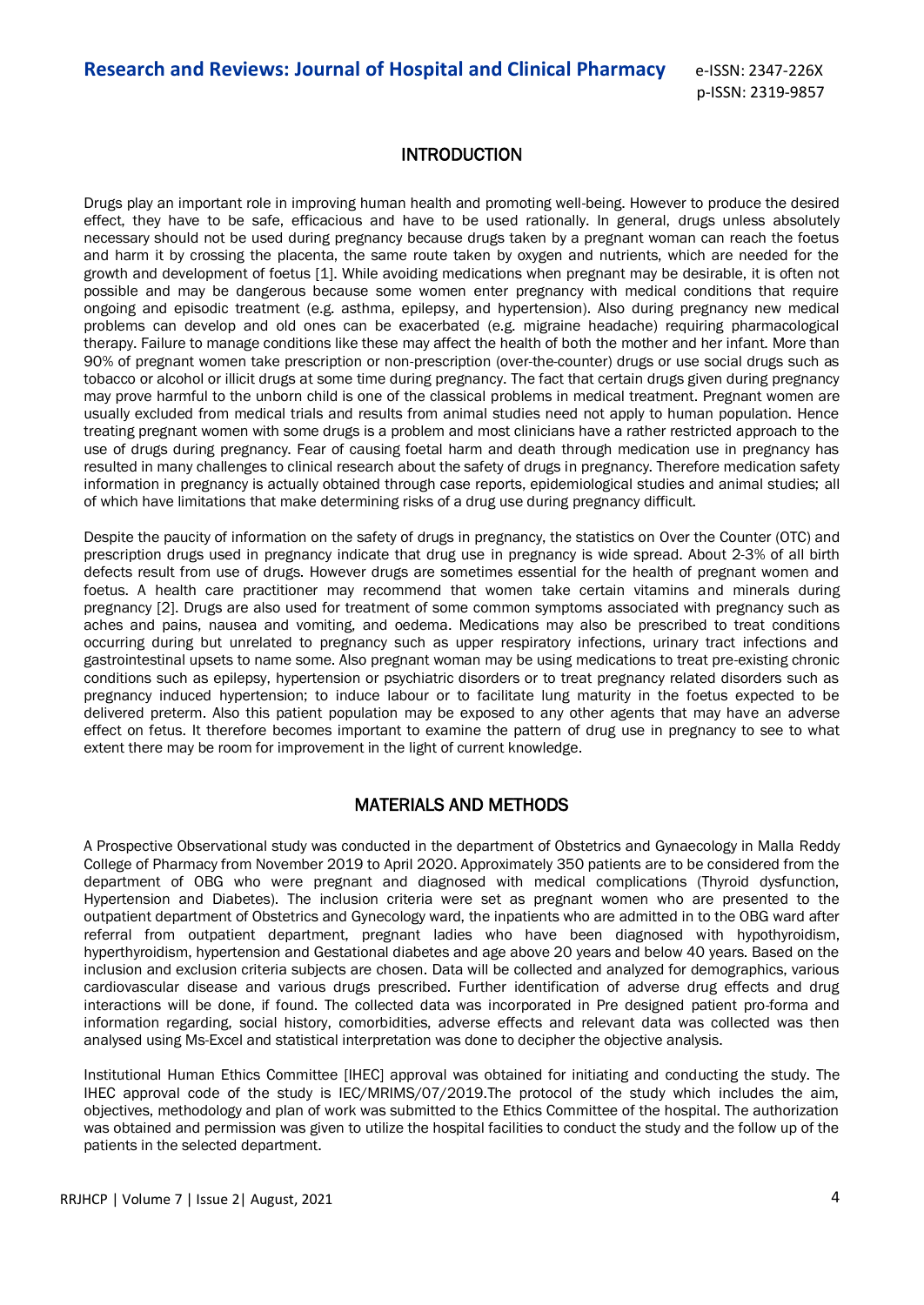## RESULTS AND DISCUSSION

The Age wise distribution of patients (n=350) shows majority of the patients belonged to the age group of 18-20 years (n=158) and the least number of the patients belonged to the over 35 years age group (n=15) as shown in (Table 1).

Table 1. Age wise distribution of selected patients.

| Age group | Number of patients |
|-----------|--------------------|
| 18-20     | 158                |
| 21-25     | 82                 |
| 26-30     | 73                 |
| 31-35     | 22                 |
| > 35      | 15                 |

A pie chart distribution shows that the patients selected for the study majorly belonged to second trimester (n=189), followed by third trimester (n=98) and the least in the first trimester (n=63) as shown in (Figure 1).

Figure 1. Distribution of the patients on the basis of Gravidity.



Table 2. Distribution of the patients according to the selected study comorbid condition.

| Comorbid condition          | Number of patients |
|-----------------------------|--------------------|
| Hyperthyroidism             | 121                |
| Hyperthyroidism             |                    |
| <b>Gestational Diabetes</b> | 138                |
| <b>Gestational HYN</b>      |                    |

Total distribution of study population (n=350) as per their comorbid condition is depicted statistically. The table shows that most of the patients have gestational diabetes ( $n=138$ ), followed by those with hypothyroidism ( $n=121$ ), then gestational hypertension (n=91). There were no patients reported with hyperthyroidism (Table 2).

#### Category of drugs prescribed to patients in the antenatal ward

The table representation shows that the majorly prescribed drugs in the ward are the vitamins and mineral preparations constituting highest number accounting to 57%, followed by IV fluids (13%), anti-emetics (8%), antimicrobial (7%), thyroid drugs (6%), hypertensives, analgesics and anti-ulcer drugs accounting to 3% each.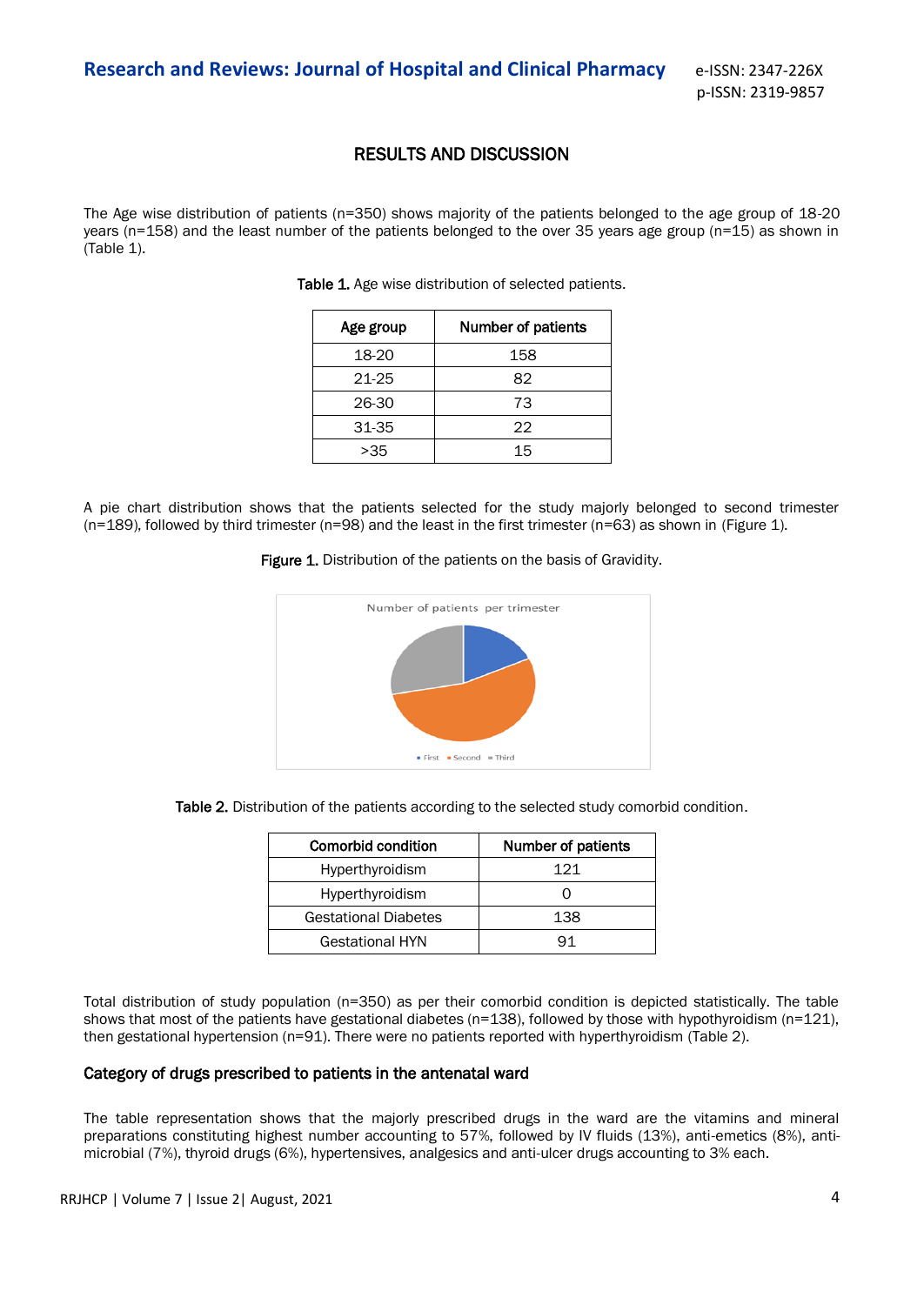#### Prescription of drugs according to dosage forms in patients of ANW

The table shows the distribution of drug formulations in the antenatal ward. Amongst all the formulations, tablets were given commonly (46.72%). 19.77% were injections constituting both intravenous fluids and Insulin drip. Capsules also occupy 19.27% of the total formulations (N=1030). Infusions (12.57%), powders/granules (1.39%) and syrups (0.28%) follow the list (Table 3).

| <b>Drug formulations</b> | Numbers (%) |
|--------------------------|-------------|
| Tablets                  | 46.72%      |
| Injections               | 19.77%      |
| Capsules                 | 19.27%      |
| <b>Infusions</b>         | 12.57%      |
| Powders/granules         | 1.39%       |
| Syrups                   | 0.28%       |
| Total                    | 1030.00%    |

Table 3. Prescription of drugs according to dosage forms in patients of ANW.

#### WHO core drug prescribing indicators among patients in ANW

A pie chart indicating the core drug prescribing indicators in the antenatal ward is depicted below. The percentage of drugs ordered from essential drug list is 59.56%, percentage of antibiotics prescribed accounts for 22.13%, percentage of drugs prescribed from hospital drug list accounts for 21%, drugs ordered by generic name were less and accounted for 21%. The average number of drugs per prescription accounts to 4.97% and the antibiotics prescribed accounted to 8.79%.

#### Prescription pattern according to FDA drug risk category

A tabular column indicating the percentage of FDA category drugs prescribed in the study population. Category B drugs were prescribed up to 70\$, category A drugs were prescribed to 18.5%, category C drugs were prescribed up to 8% and category D drugs accounts to 3.13%. None of the incidents of prescribing Category X drugs were reported (Table 4).

Table 4. Statistics of prescription pattern of drugs in accordance to FDA drug risk category.

| Category   | Numbers (%) |
|------------|-------------|
| Category A | 18.53%      |
| Category B | 70.34%      |
| Category C | 8.00%       |
| Category D | 3.13%       |
| Category X | 0.00%       |

There are many studies that confer that there is less knowledge and awareness in pregnant women regarding the safety of drugs used in pregnancy. In spite of this, there are many studies that suggest that pregnant women take different drugs without prior consultation, not knowing the adverse effects to both, the mother and the baby. In this context, constant monitoring of the prescriptions by the clinical pharmacists is necessary to reduce contraindications and adverse events/effects in the women [3]. There are many studies being conducted across the world for this reason and this present study was conducted in a tertiary care teaching hospital for analysing the demographic details of the pregnant women, the incidence of the reported comorbid conditions, their compliance to medication, their adherence to the treatment, their awareness towards Over the counter medication and other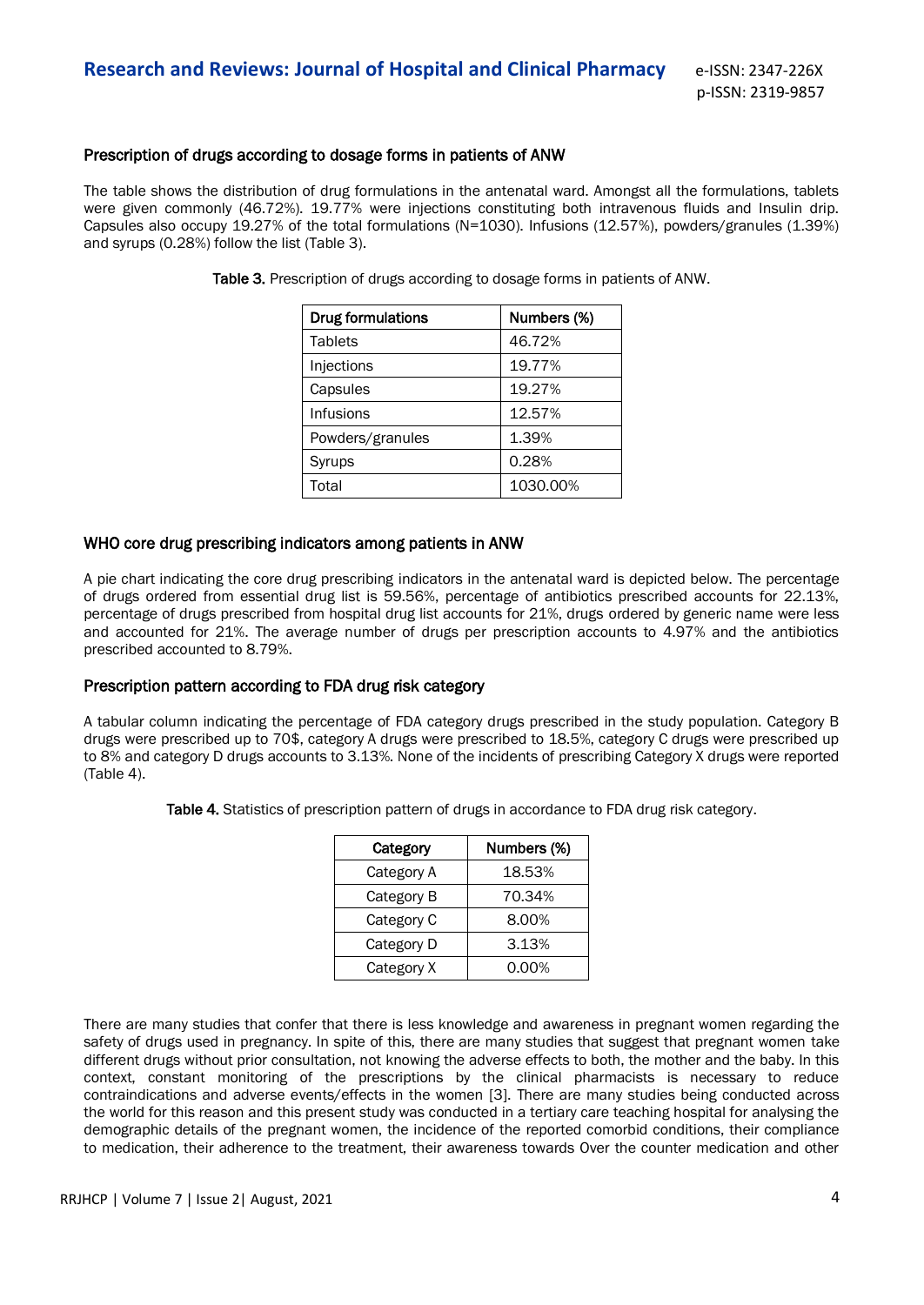safety protocols during pregnancy. In order to analyse the prescription of the study population, WHO core drug prescribing indicators is used along with the risk of drugs on pregnancy by categorising them as per FDA guidelines.

In the present study, the mean age of the patients was reportedly  $25.33 \pm 3.66$  years, the most common age group being 18-20 years, which is in accordance to most of the similar prospective studies done in these healthcare settings. Among the women, most of them were in their second trimester and majority had second gravida. These observations are contradictory to the studies done earlier as in those studies, women belonged to first trimester. Also, in many studies, the antenatal mothers were primi gravida, which is again contradictory to the observation made in these settings.

# **DISCUSSION**

It was also observed that majority of the pregnant women with comorbid conditions were educated about regular check and change of medicines according to the diagnostic parameters as per the hospital policy. However, our study identified that the attendance to the routine check-up was based on their literacy and awareness. The study identified that mostly illiterate women made sure to have more than 5 ANC visits (65%) when compared to their literate counterparts (1.20%). The gap was identified as gaining knowledge over medication through self-medication practices and excessive usage of online sources for their wellbeing during pregnancy. It was therefore identified that awareness programs are necessary to all the pregnant women at every visit, irrespective of their education status.

Discussing about the drugs used in pregnancy during the entire course, it was identified that the most frequently used drugs are vitamins and mineral supplements which is in accordance to the WHO guidelines and previously conducted prospective studies [4]. Among the vitamins prescribed, folic acid, iron and calcium supplements were prescribed as most of the women had commonly associated medical condition apart from the comorbid condition under study, as anaemia. The prevalence of severe anaemia in the study population was identified as poor nutritional habits of pregnant women and hence, education regarding healthy eating and complete diet during pregnancy is advocated during the study. After the vitamins, the second most prescribed are IVF (RL, DNS and NS), RL being prescribed majorly among women who have hyper emesis condition accompanied along with the comorbid status.

The percentage reported suggests that the settings comparatively use very less antimicrobials, which is favourable in accordance to the WHO indicators. Among the antimicrobials used, all of the drugs in the hospital essential drug list which are metronidazole and mebendazole, are used more frequently and they belong to category B drugs, which are harmless to the mother and foetus. A specific case where the patient had severe infection and was resistant to these drugs was prescribed Doxycycline, which is a category D drug and should be avoided in pregnancy as it is teratogenic.

In the study, it was also identified that the percentage of drugs prescribed by its generic name was 21%, which is a parameter to consider as it increases the economic burden on the patient. A detailed investigation with the medical staff regarding the same suggested that medicines were prescribed by the brand name considering the quality and effectiveness of the medication, limiting the choice to their financial condition. They also revealed that the hospital's essential drug list was prepared considering these main factors. In other previous studies conducted in Northern India, the percentage was more. The percentage of antibiotics prescribed to the patient was 8.79% which was in line with the previous study results and the percentage also reveals that the patients are avoided with unnecessary financial burden and also avoided with development of widespread resistance [5]. The percentage of injection encounters was reported as 22.13% which is considerably high according to the drug policy. On the other hand, the percentage of drugs prescribed from the essential drug list is 79.56%, which indicates that hospital prescription policy is in accordance to the national drug policy.

Discussing about the prescribing pattern of drugs as per the FDA categorisation, it is identified that most of the patients were prescribed from category B, followed by Category A and then Category C and D. This pattern of prescribing was contrary to the studies conducted in developed countries where the drugs mostly belonged to Category A. More rational use of Category A drugs should be encouraged in use to promote rational drug prescription and improve efficacy of treatment.